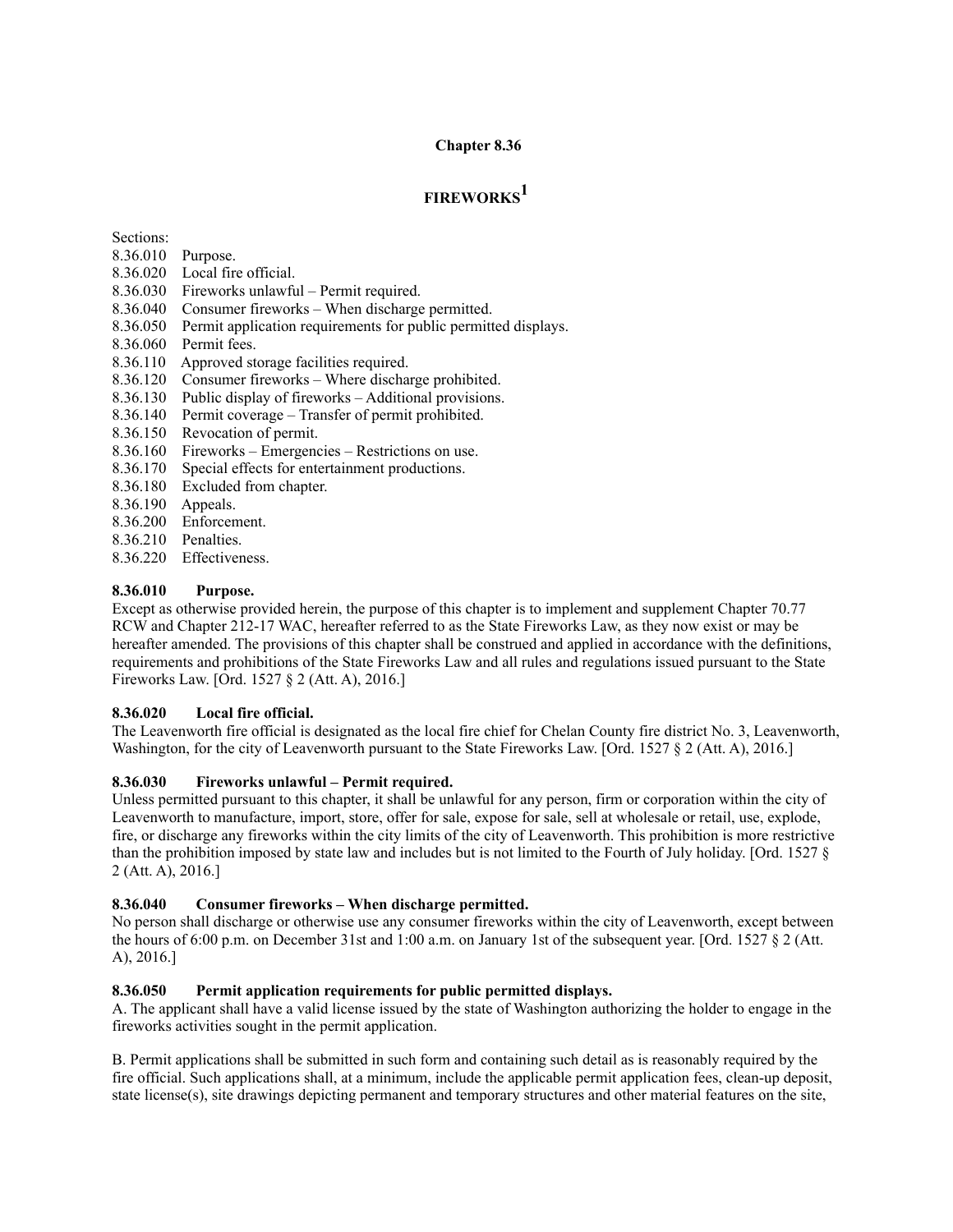insurance certificate(s), storage sites and arrangements, and the name, address and telephone number of each applicant and any other responsible party.

C. In addition to the other requirements of the State Fireworks Law, the applicant shall procure and maintain a policy or policies of public general liability, bodily injury and property damage insurance in a company or companies approved by the fire chief in the minimum amount of \$1,000,000, single limit. The city of Leavenworth and Chelan County fire district No. 3 and any other fire protection district providing fire protection shall be named as additional insureds on such policy. Certificates of coverage shall be filed with the city of Leavenworth.

D. The applicant shall post a \$500.00 cash deposit with each permit application conditioned upon the prompt removal of all temporary structures and the cleaning of all debris from the site. If the applicant removes all temporary structures and cleans up all debris within two days after the end of the permitted fireworks activities, the applicant shall be entitled to the return of the deposit. If the display is not removed and debris is not cleaned prior to that time, the \$500.00 deposit shall be forfeited and placed in the city of Leavenworth general fund.

E. A fully complete application for a public display of fireworks shall be filed with the fire official no later than 14 calendar days prior to the intended display. [Ord. 1527 § 2 (Att. A), 2016.]

#### **8.36.060 Permit fees.**

The permit application fee in the amount of \$100.00 shall be paid to the city of Leavenworth at the time the permit application is filed, and is nonrefundable. [Ord. 1527 § 2 (Att. A), 2016.]

#### **8.36.110 Approved storage facilities required.**

Temporary fireworks storage locations and facilities shall be approved in conjunction with issuance of a permit authorizing the public display of fireworks. [Ord. 1527 § 2 (Att. A), 2016.]

#### **8.36.120 Consumer fireworks – Where discharge prohibited.**

The discharge of consumer fireworks is prohibited in the following locations:

A. In or upon any publicly owned property; provided, that the chief administrative officer of publicly owned property may issue written permits for discharge of consumer fireworks on such terms and conditions as shall be deemed necessary to protect the public, public property and private property;

B. Within 300 feet of any hotel, motel or other lodging facility, hospital, convalescent center, assisted-living center, public library, church, synagogue or other place of worship;

C. Within 500 feet of any automotive service station or other premises where flammable liquids or gases in excess of 500 gallons are stored; and

D. Within or from any structure, vehicle or vessel. [Ord. 1527 § 2 (Att. A), 2016.]

#### **8.36.130 Public display of fireworks – Additional provisions.**

In addition to the requirements of the State Fireworks Law, the following provisions shall apply to the public display of fireworks:

A. All minimum clearances, site dimensions, separation clearances and landing areas shall be subject to review by and approval of the fire official. In the sole discretion of the fire official, the minimum standards of the State Fireworks Law may be increased to protect the public and property.

B. The applicant shall provide fire protection for the display. The fire official shall determine the level of personnel and equipment necessary. Prior to the public display, the applicant shall pay the full cost of the required personnel and equipment to fire district No. 3.

C. The applicant shall provide crowd control for the display. The fire official shall determine the level of crowd control necessary, including the number and placement of crowd control monitors. If local law enforcement is providing crowd control, the applicant shall pay the full cost of the required personnel and equipment to the appropriate law enforcement agency prior to the display.